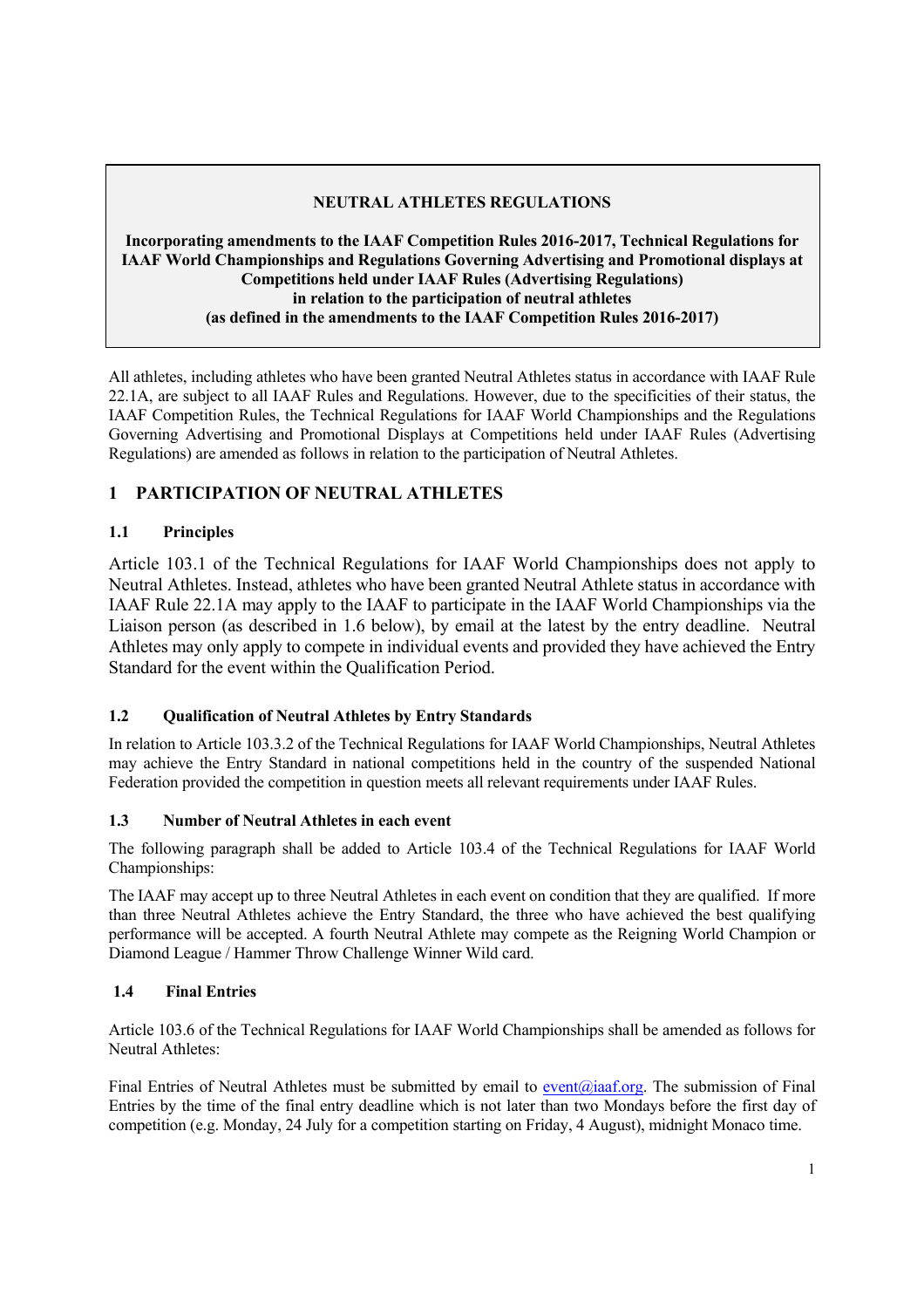### **1.5 Confirmation of Neutral Athlete participation**

An Article 103.6 (a) shall be added to the Technical Regulations for IAAF World Championships which should read as follows:

The IAAF will confirm the participation of all Neutral Athletes in writing having first verified their qualification status. In confirming the participation of any Neutral Athlete, the IAAF may impose such conditions on their participation as it sees fit, including but not limited to the signature of a Neutral Athlete Agreement.

#### **1.6 Neutral Athlete Liaison person**

An Article 103.6 (b) shall be added to the Technical Regulations for IAAF World Championships which should read as follows:

To assist in the registration of Neutral Athletes, the IAAF may designate a single person to act on behalf of all Neutral Athletes seeking to participate from the same suspended National Federation. If designated, the Neutral Athlete Liaison will be responsible for:

- co-ordinating all aspects of the Neutral Athletes' participation at the World Championships (including the participation of any accompanying persons – see below);
- submitting the Neutral Athletes' visa requests and entry information for the Neutral Athletes and any accompanying persons (including their travel information and accommodation needs) directly to events@iaaf.org;
- co-ordinating the Neutral Athletes and accompanying persons' travel with events and the IAAF Travel Office;
- co-ordinating all administrative procedures on site at the World Championships, including the payment of any due amount and the processing of final confirmations;

#### **1.7 Neutral Athlete Support personnel**

Each Neutral Athlete is entitled to be accompanied by one person who is accredited for the period of the World Championships and may also apply for one Personal Coach Package (as described in the M Circular letter) for an additional person.

Neutral Athletes shall submit the name of the person whom they wish to accompany them at the World Championships by the same deadline as their application to compete in 1.1. All Neutral Athletes Support personnel shall be approved by the IAAF and the IAAF may at its discretion require further information to be provided about any nominated person before it gives its approval. All Neutral Athlete Support Personnel approved by the IAAF shall be eligible to participate to competitions, whether held under the IAAF Competition Rules or the rules of an Area or a Member notwithstanding the provisions of Rule 22.1 (a).

The IAAF's decision whether or not to approve Neutral Athletes' Support Personnel shall be final and not subject to review or appeal. In confirming the participation of any accompanying person, the IAAF may impose such conditions on their participation at the IAAF World Championships as it sees fit, including but not limited to the signature of a Neutral Athlete Support Personnel Agreement.

#### **1.8 Neutral Athlete Uniform**

One sentence shall be added before the last sentence of IAAF Competition Rule 143.1, which shall read as follows: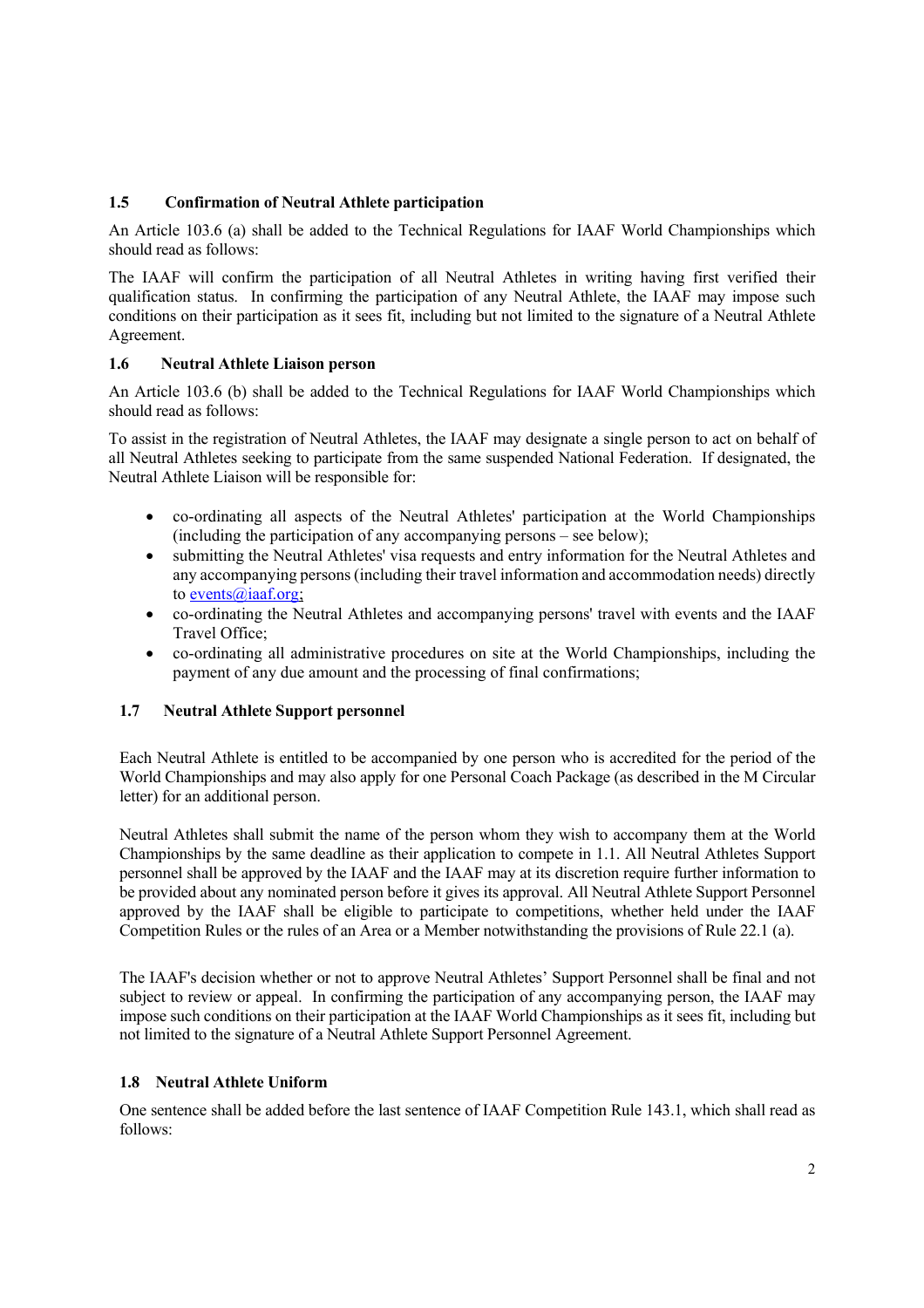At all Competitions under Rules 1.1(a), (b), (c), (f) and (g), Neutral Athletes shall participate in the uniform clothing approved by the IAAF.

Article 103.8 of the Technical Regulations for IAAF World Championships shall be amended as follows for Neutral Athletes:

Neutral Athletes may participate in the competition and related ceremonies in any neutral uniform of their choice provided that it conforms to IAAF Rules and Regulations (including without limitation the IAAF Advertising Regulations) as amended hereby and does not contain any colour(s) of, or otherwise bear any resemblance to, the team uniform and/or flag of the Neutral Athlete's suspended National Federation/country.

All Neutral Athletes must bring their team uniform to the accreditation centre for inspection, during the accreditation procedures and shall abide by any direction or ruling by the IAAF in its discretion at any time concerning the uniform to be worn. A failure to wear the uniform approved by the IAAF or to abide by any direction or ruling of the IAAF concerning the uniform to be worn will be referred to the Advertising Commissioner and/or the relevant Referee and may result in sanctions as set forth under Article 11.1.1 of the Advertising Regulations.

### **2 FINANCIAL CONDITIONS**

The first paragraph of Article 104.2 of the Technical Regulations for IAAF World Championships, shall be amended as follows for Neutral Athletes (the rest of the provision remaining unaltered):

#### 2.1 **Financial support**

All Neutral Athletes finally entered into the Competition will benefit from return economy class travel and full-board accommodation.

### **3 TECHNICAL MATTERS AND REQUIREMENTS**

#### 3.1 **Technical Meeting**

Article 107.7 of the Technical Regulations for IAAF World Championships shall be amended as follows for the Neutral Athletes:

Two days prior to the first day of the Competition, a Technical Meeting shall be held which one representative (and, if necessary, an interpreter) may attend on behalf of the Neutral Athlete.

### **4 PROTOCOL MATTERS**

#### 4.1 **Opening Ceremony**

Article 108.1.3 of the Technical Regulations for IAAF World Championships shall be amended as follows for Neutral Athletes:

The participation of Neutral Athletes and their accompanying persons at the Opening Ceremony shall be at the specific direction of the IAAF in consultation with the LOC. Neutral Athletes shall be represented at the Opening Ceremony by:

A placard bearing the name 'Neutral Athletes' and/or 'ANA';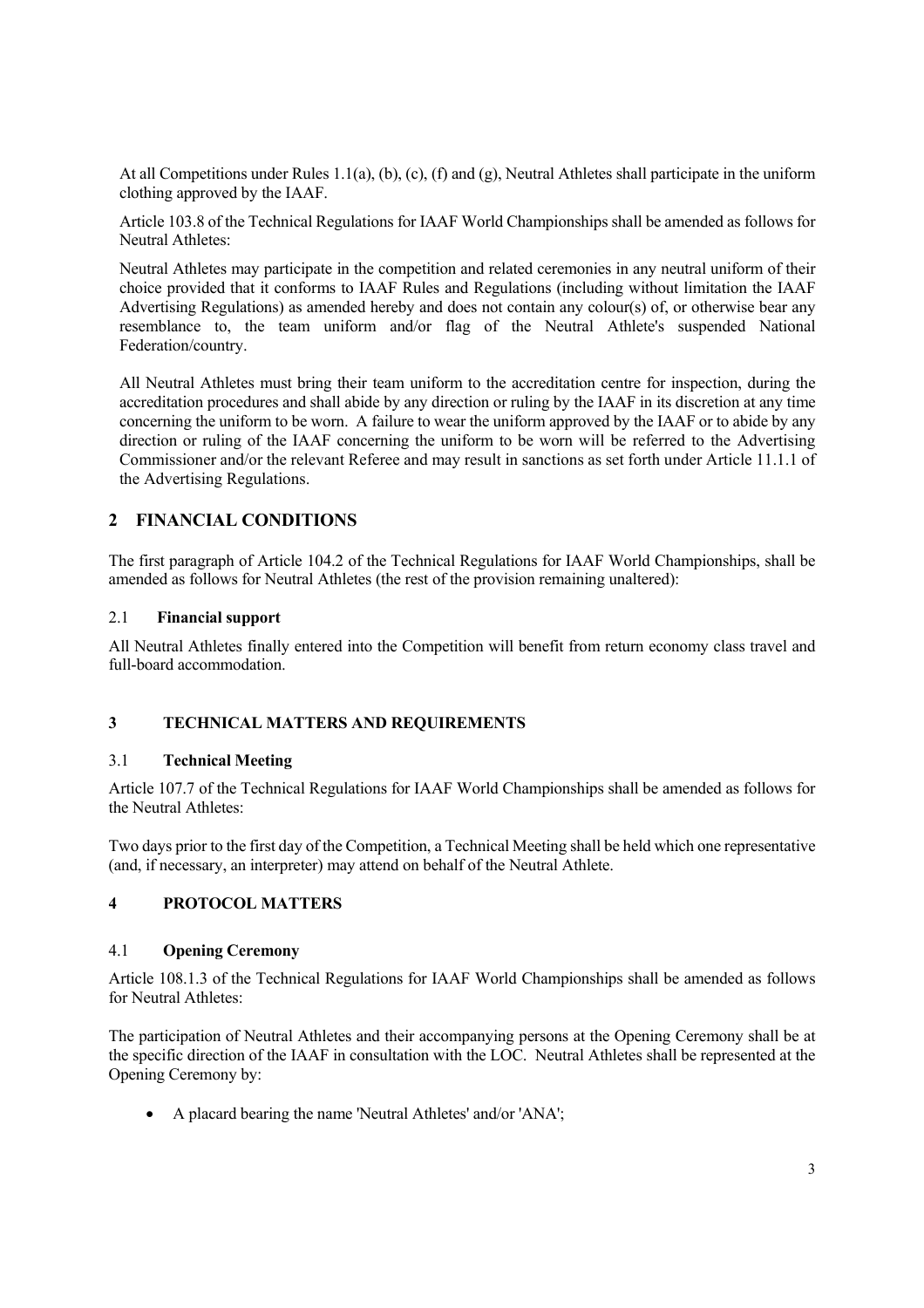The IAAF flag or such other neutral flag as the IAAF may so direct.

. Both placard and flag shall be paraded into the Opening Ceremony venue in a way and at a time to be proposed by the LOC.

### 4.2 **Medal Ceremonies**

 Article 108.23 of the Technical Regulations for IAAF World Championships shall be amended as follows for Neutral Athletes:

 Gold, Silver and Bronze medals shall be presented to the first three placed athletes in each individual event which may include Neutral Athletes.

If a Neutral Athlete is the first placed athlete in an event, the IAAF anthem shall be played instead of the anthem of the Neutral Athlete's country.

#### 4.3 **Closing Ceremony**

Article 108.3 of the Technical Regulations for IAAF World Championships shall be amended as follows for the Neutral Athletes:

The participation of Neutral Athletes and their accompanying persons at the Closing Ceremony shall be at the specific direction of the IAAF in consultation with the LOC.

### **5 CONDUCT OF NEUTRAL ATHLETES**

#### 5.1 **General**

Neutral Athletes and their accompanying persons are expected at all times to demonstrate the highest standards of behavior at the IAAF World Championships both on and off the field of play.

Neutral Athletes and their accompanying persons shall act at all times with the utmost good faith towards the IAAF, the LOC, officials, other athletes and athlete support personnel and each other.

Neutral Athletes and their accompanying persons shall comply with the Advertising Regulations for the whole duration of the Competition, including the events, the laps of honour, all ceremonies (victory, opening and closing) interviews and press conferences.

• The display, by any person, including without limitation Neutral Athletes, of the national colours, flag, name (in any language or format) national emblem or other national symbol of a suspended Federation shall be prohibited in the same terms as Political/Religious Advertising under the Advertising Regulations and shall be subject to the sanctions set forth under Article 11.1.1 of the Advertising Regulations.

Article 3.1.1.2 of the Advertising Regulations shall be amended as follows for the Neutral Athletes:

 No national colours, flag, name (in any language or format) national emblem or other national symbol of the country of the Neutral Athlete shall appear on their body (including without limitation hair colouring, skin colouring, tattoos, jewellery, hair shaving and nail varnishes), apparel (including without limitation clothing, jewellery, hairbands, shoes and bags -as an exception to Article 3.1.6 of the Advertising Regulations), equipment or medical supports (including without limitation bandages and tapes) at any time whilst in the Host City or in the vicinity of any venue associated with the event,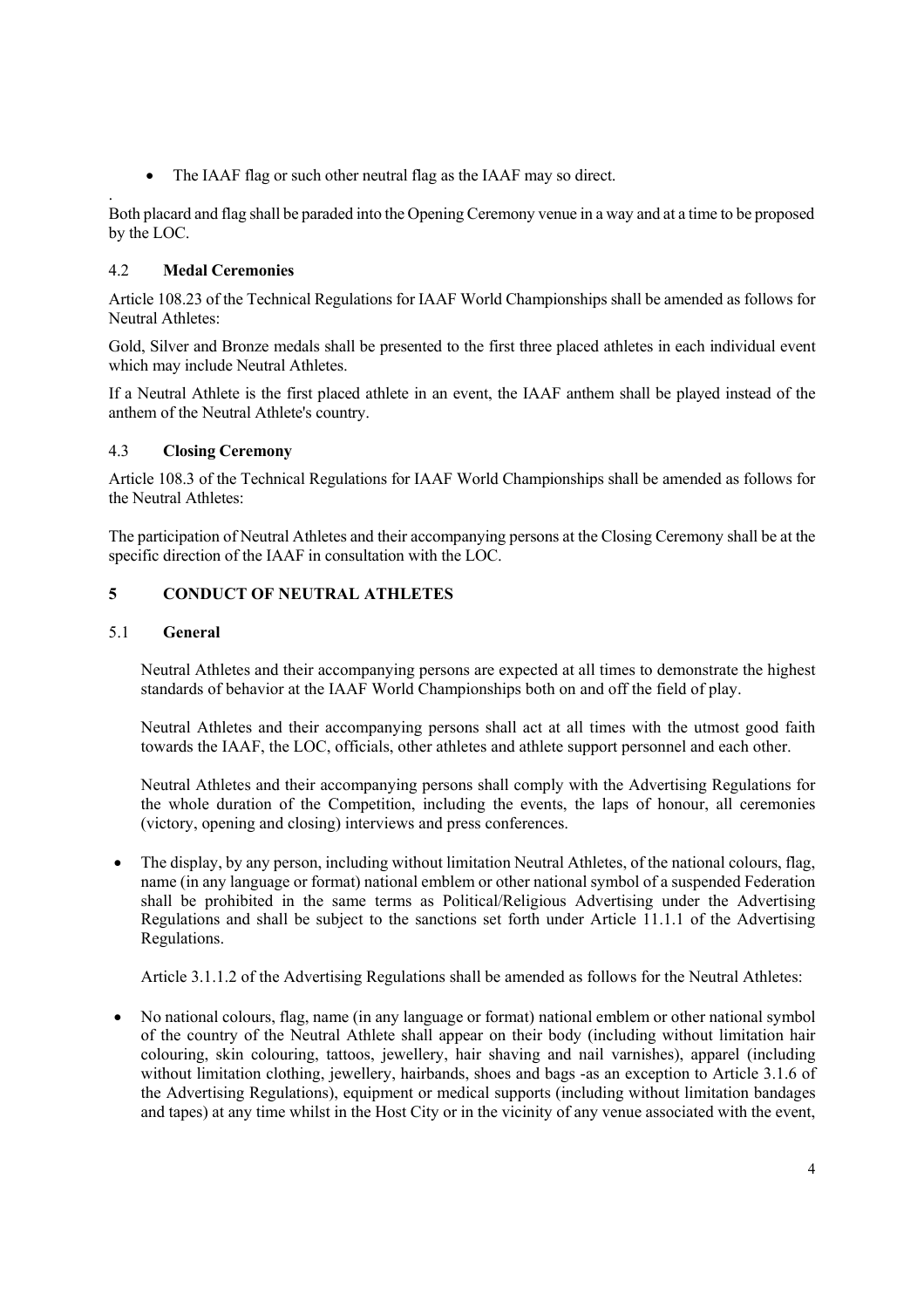including but not limited to the competition venue, Warm-up Area, Call Room, training grounds and hotels.

- The national anthem of the country of the Neutral Athlete shall not be played or sung at any time within the vicinity of any venue associated with the event including but not limited to the competition venue, warm-up area, call room, training grounds and hotels.
- No flags, banners or posters bearing the national colours, name or flag of the country of the Neutral Athlete shall be taken into the vicinity of any venue associated with the event, including but not limited to the competition venue, warm-up area, call room, training grounds and hotels.

No statements shall be given, written, broadcast, posted or distributed in any format during the event by any Neutral Athlete or his/her accompanying person on behalf of anyone other than themselves as individuals.

- The following Articles the Advertising Regulations shall not apply to Neutral Athletes:
	- 4.1.2.3, 4.1.2.4, 4.1.2.6 and 4.1.2.7;
	- 4.1.3.3, 4.1.3.4, 4.1.3.6 and 4.1.3.7;
	- 4.1.4.3 and 4.1.4.4.
- Appendices 1 to 4 to the Advertising Regulations shall be amended to reflect the absence of the national flag of the suspended Federation.
- The second sentence of IAAF Competition Rule 138 shall be amended as follows:

The Call Room Judges shall ensure that Neutral Athletes are wearing the uniform clothing approved by the IAAF, that the bibs are worn correctly and correspond to the start lists, that shoes, number and dimension of spikes, advertising on clothing and athletes' bags comply with the Rules and Regulations (including as amended herein) and that unauthorised material is not taken into the arena.

#### 5.2 **Sanctions**

Neutral Athletes and their Support Personnel who act in breach of the Advertising Regulations as amended hereby shall be reported to the Advertising Commissioner and/or other relevant official who may impose sanctions in accordance with the Advertising Regulations.

Neutral Athletes and their Support Personnel who act in breach of the Technical Regulations or the Competition Rules as amended hereby shall be reported to the relevant Referee and/or other relevant official who may impose sanctions in accordance with the Technical Regulations or Competition Rules.

The Advertising Commissioner and/or relevant Referee and/or relevant other official may thereafter refer the matter to the Athletics Integrity Unit for further investigation and/or disciplinary measures. The Athletics Integrity Unit may also of its own volition take up any case which has already been dealt with in the first instances by the Advertising Commissioner and/or relevant Referee and/or other relevant official where it considers that the case may involve a potential breach of the IAAF Integrity Code of Conduct.

Additionally, a violation by an Applicable Person of the Rules and Regulations as defined in the IAAF Integrity Code of Conduct may constitute a breach of the IAAF Integrity Code of Conduct (6.3.p.iii of the Code). In addition, breach of any of the standards set out above may amount to a breach of the IAAF